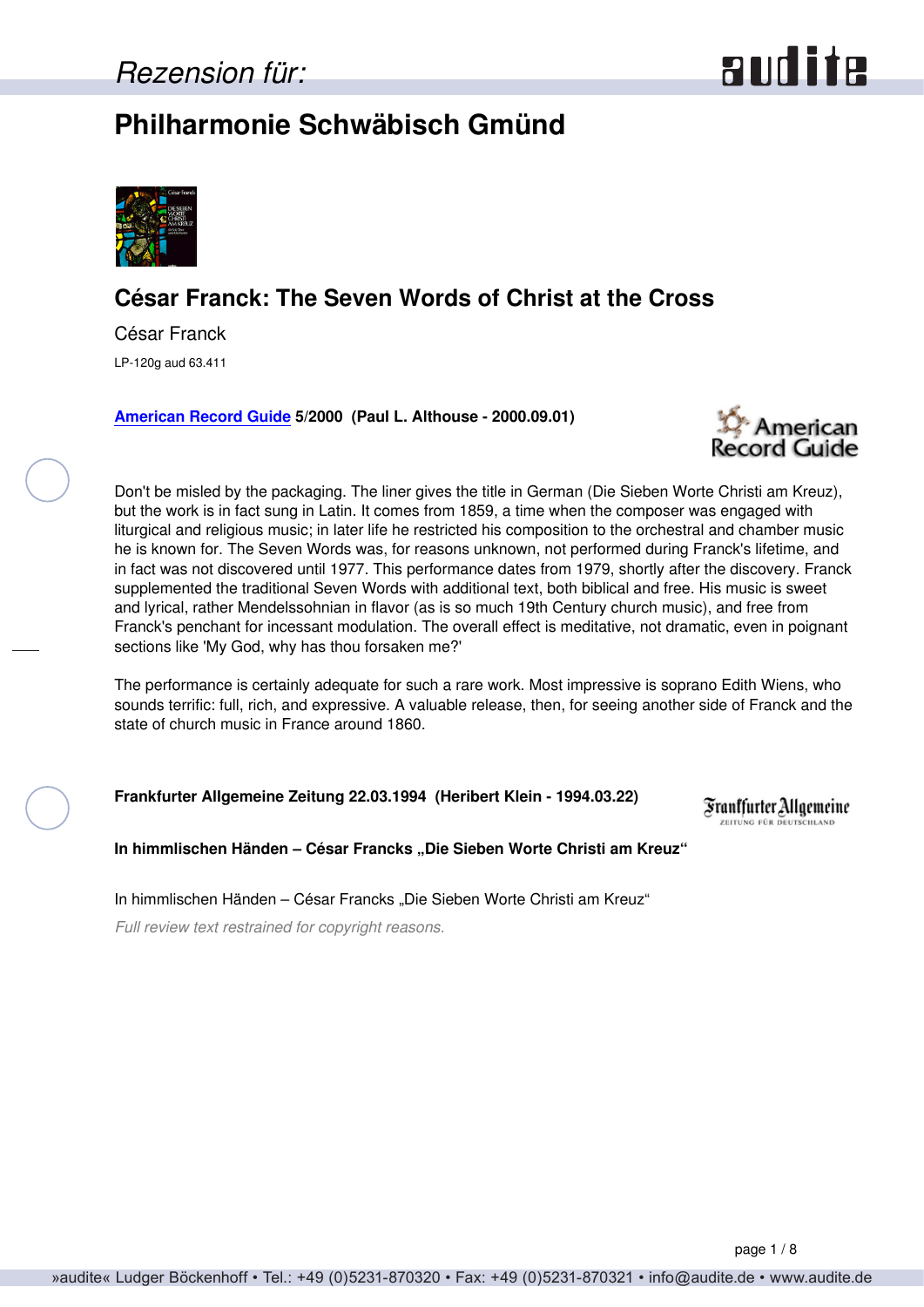### <span id="page-1-0"></span>**Hessischer Rundfunk 26.09.1993 (Manfred Wagner - 1993.09.26)**

Von Reger zu César Franck. Audite veröffentlichte zwei geistliche Werke dieses... *Full review text restrained for copyright reasons.*

**Luister November 1994 (W.B. - 1994.11.01)**

Hier sehen wir, wie eine kleine Stadt groß sein kann. Es beweist... *Full review text restrained for copyright reasons.*

**Musikmarkt 01.10.1993 ( - 1993.10.01)**

Auf CD erhältlich ist nun auch ein 1979 entstandener Livemitschnitt von César...

*Full review text restrained for copyright reasons.*

**Neue Zürcher Zeitung 24.03.1994 (Ch. B. - 1994.03.24)**

César Franck hat seinen Platz in der Musikgeschichte vor allem seiner... *Full review text restrained for copyright reasons.*

**Württembergische Blätter für Kirchenmusik 4/1994 (Axel Hoock - 1994.07.01)**

Obwohl César Franck von den Musikhistorikern als Haupt einer französischen...

*Full review text restrained for copyright reasons.*







musikmarkt

audite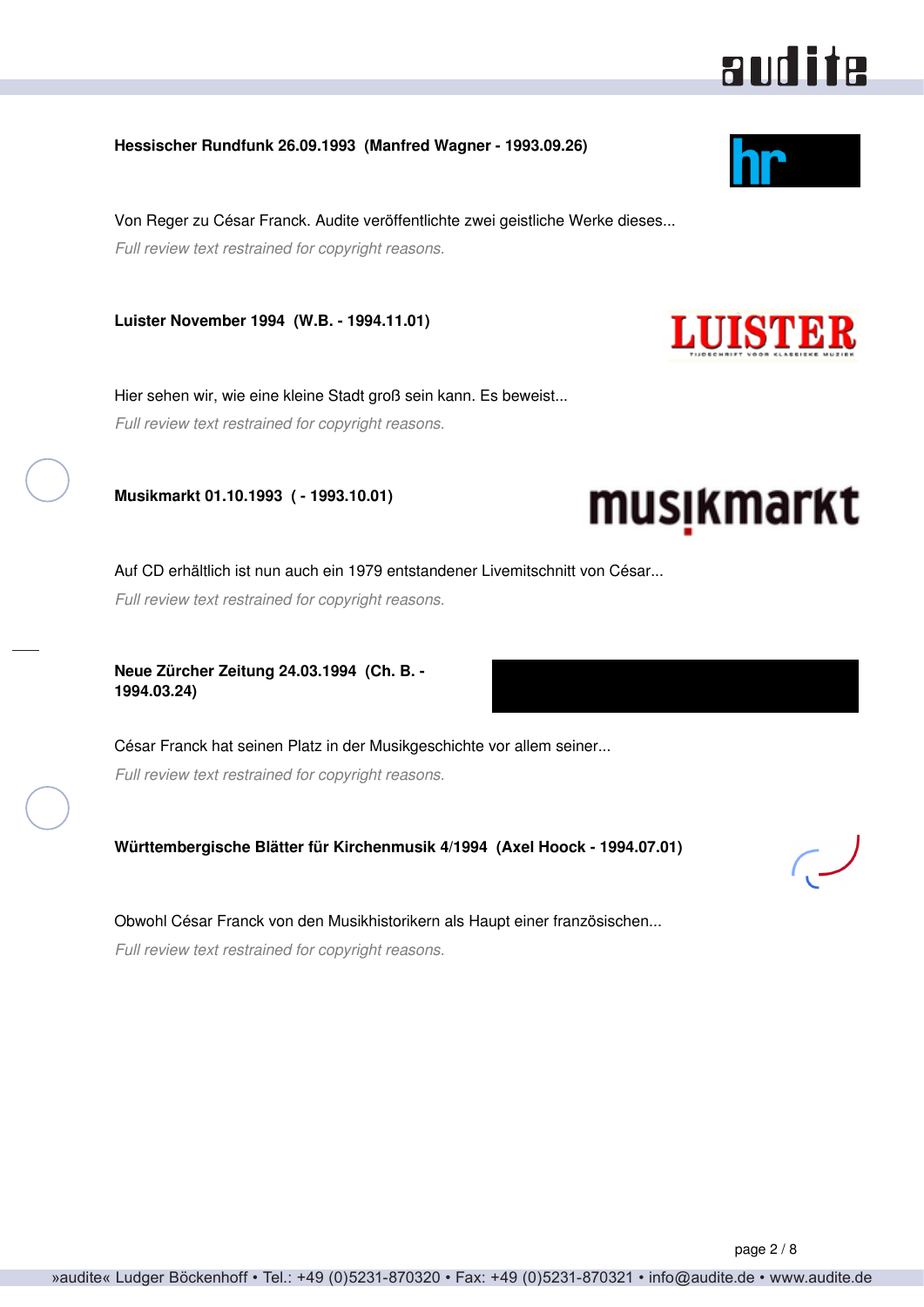# audite

#### <span id="page-2-0"></span>**www.arkivmusic.com 30.05.2000 ( - 2000.05.30)**



One of the most striking works from Cesar Franck's middle period is The Seven... *Full review text restrained for copyright reasons.*



### **César Franck: Mass in A-Major op. 12**

César Franck CD aud 95.431

**Württembergische Blätter für Kirchenmusik 4/1994 (Axel Hoock - 1994.07.01)**

Obwohl César Franck von den Musikhistorikern als Haupt einer französischen...

*Full review text restrained for copyright reasons.*

**Musikmarkt 01.10.1993 ( - 1993.10.01)**



Auf CD erhältlich ist nun auch ein 1979 entstandener Livemitschnitt von César... *Full review text restrained for copyright reasons.*

**Neue Zürcher Zeitung 24.03.1994 (Ch. B. - 1994.03.24)**

César Franck hat seinen Platz in der Musikgeschichte vor allem seiner... *Full review text restrained for copyright reasons.*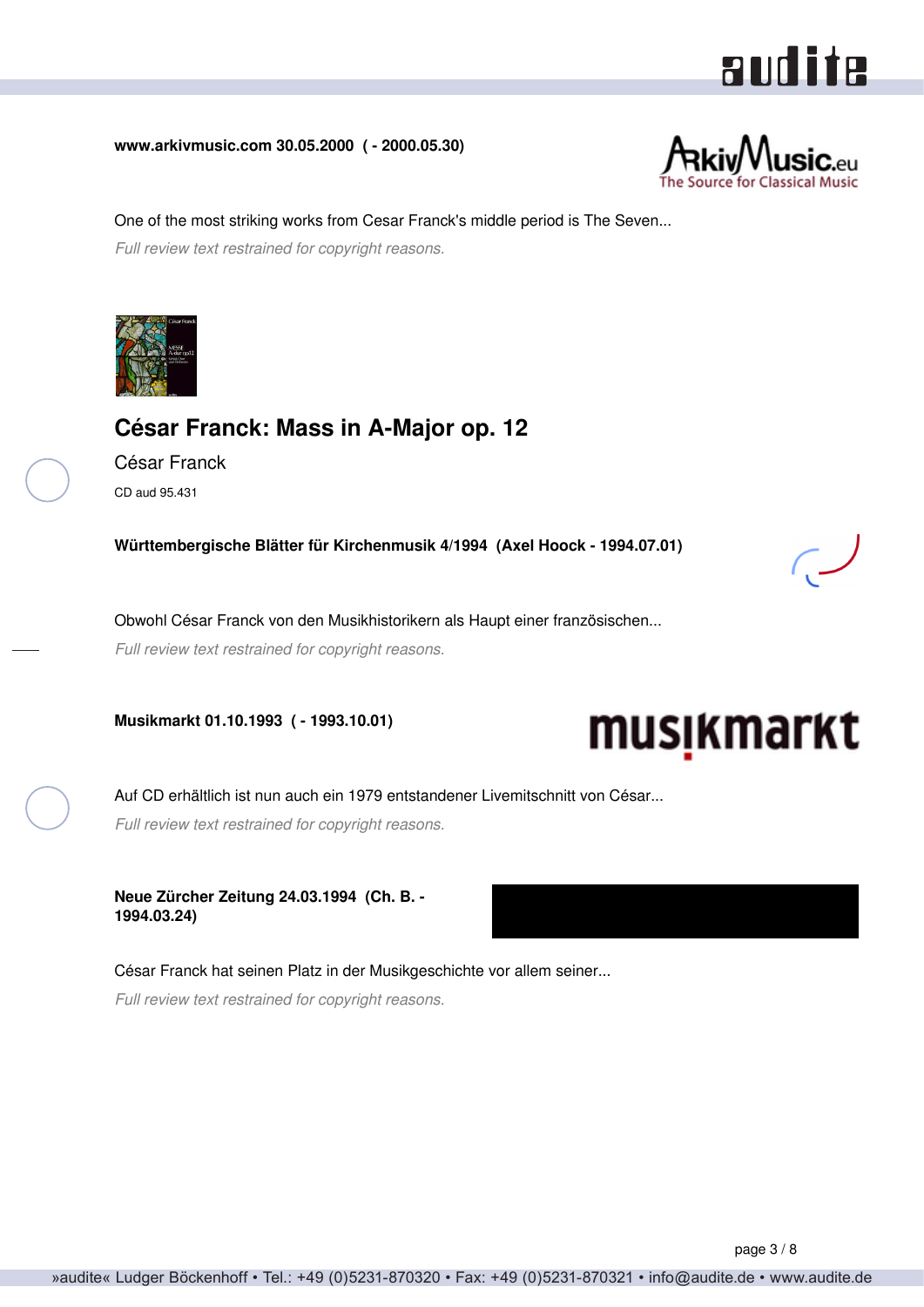### <span id="page-3-0"></span>**Hessischer Rundfunk 26.09.1993 (Manfred Wagner - 1993.09.26)**

Von Reger zu César Franck. Audite veröffentlichte zwei geistliche Werke dieses... *Full review text restrained for copyright reasons.*

**www.arkivmusic.com 29.10.2002 ( - 2002.10.29)**

Cesar Franck, a naturalized Frenchman of Belgian and German descent who lived in... *Full review text restrained for copyright reasons.*

**Luister November 1994 (W.B. - 1994.11.01)**

Hier sehen wir, wie eine kleine Stadt groß sein kann. Es beweist... *Full review text restrained for copyright reasons.*

**CD Compact Num. 169, octubre 2003 (José María Latorre - 2003.10.01)**

A unque la música religiosa de César Franck no ha alcanzado, hasta ahora,... *Full review text restrained for copyright reasons.*

**ABC – Blanco y negro Cultural (Juan Manuel Viana - 2003.04.12)**

La notoriedad de las últimas partituras instrumentales de César Franck ha... *Full review text restrained for copyright reasons.*







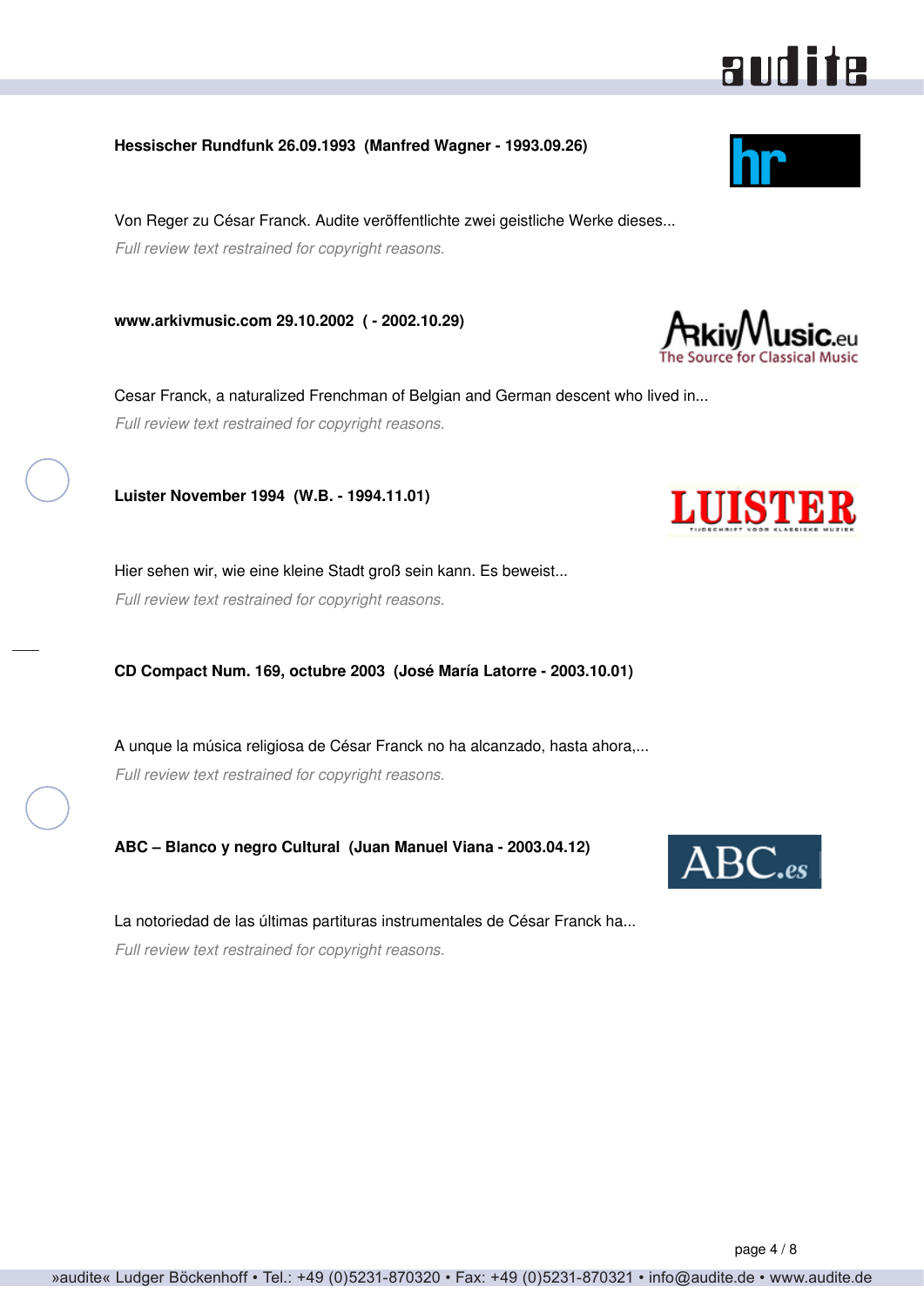<span id="page-4-0"></span>

## **César Franck: The Seven Words of Christ at the Cross**

César Franck

CD aud 95.432

**[American Record Guide](http://www.americanrecordguide.com) 5/2000 (Paul L. Althouse - 2000.09.01)**



Don\'t be misled by the packaging. The liner gives the title in German (Die Sieben Worte Christi am Kreuz), but the work is in fact sung in Latin. It comes from 1859, a time when the composer was engaged with liturgical and religious music; in later life he restricted his composition to the orchestral and chamber music he is known for. The Seven Words was, for reasons unknown, not performed during Franck\'s lifetime, and in fact was not discovered until 1977. This performance dates from 1979, shortly after the discovery. Franck supplemented the traditional Seven Words with additional text, both biblical and free. His music is sweet and lyrical, rather Mendelssohnian in flavor (as is so much 19th Century church music), and free from Franck\'s penchant for incessant modulation. The overall effect is meditative, not dramatic, even in poignant sections like \'My God, why has thou forsaken me?\'

The performance is certainly adequate for such a rare work. Most impressive is soprano Edith Wiens, who sounds terrific: full, rich, and expressive. A valuable release, then, for seeing another side of Franck and the state of church music in France around 1860.

**www.arkivmusic.com 30.05.2000 ( - 2000.05.30)**

One of the most striking works from Cesar Franck\'s middle period is The Seven...

*Full review text restrained for copyright reasons.*

**Württembergische Blätter für Kirchenmusik 4/1994 (Axel Hoock - 1994.07.01)**

Obwohl César Franck von den Musikhistorikern als Haupt einer französischen...

*Full review text restrained for copyright reasons.*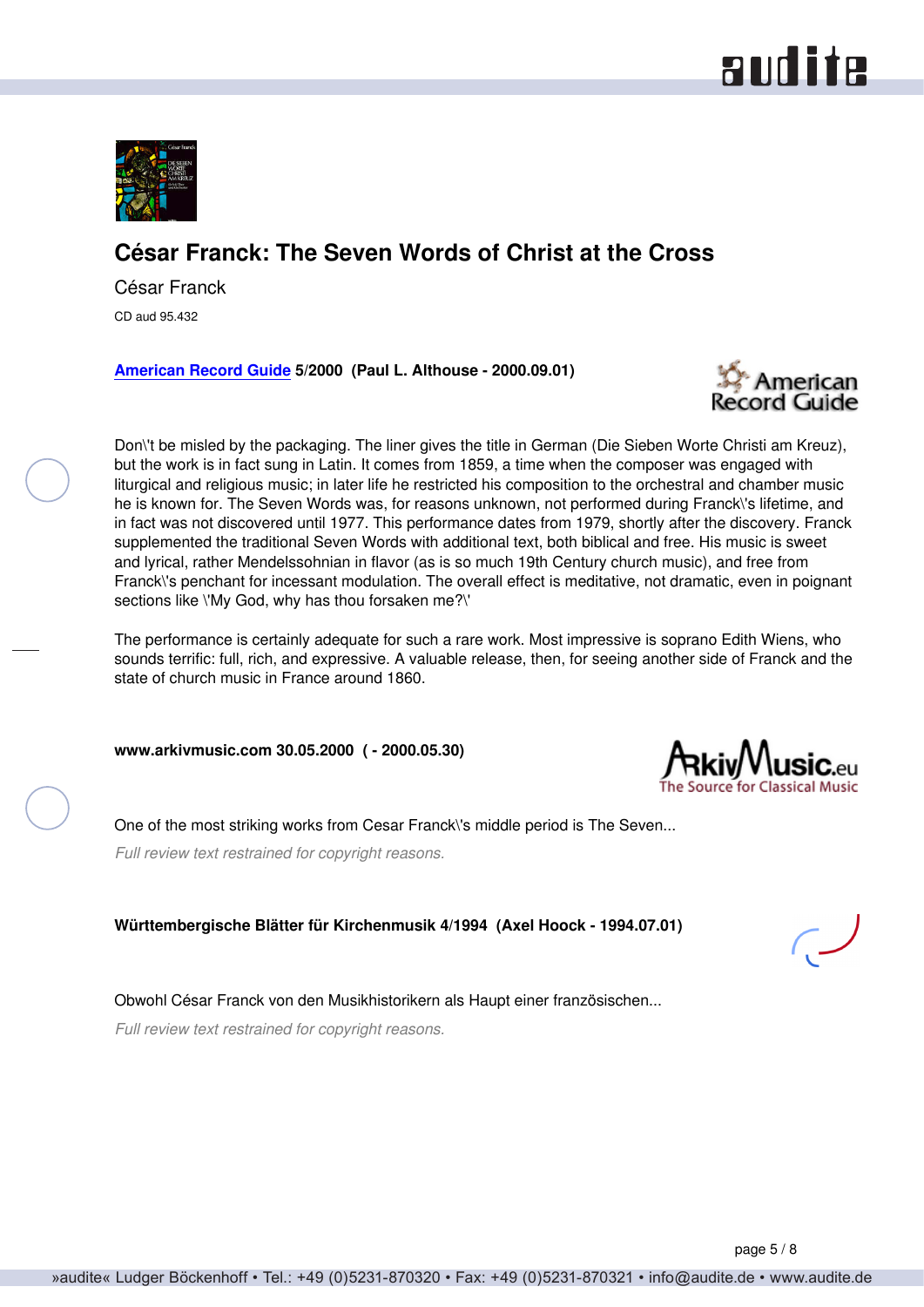# audite

# musikmarkt

»audite« Ludger Böckenhoff • Tel.: +49 (0)5231-870320 • Fax: +49 (0)5231-870321 • info@audite.de • www.audite.de

Auf CD erhältlich ist nun auch ein 1979 entstandener Livemitschnitt von César...

*Full review text restrained for copyright reasons.*

<span id="page-5-0"></span>**Musikmarkt 01.10.1993 ( - 1993.10.01)**

**Neue Zürcher Zeitung 24.03.1994 (Ch. B. - 1994.03.24)**

César Franck hat seinen Platz in der Musikgeschichte vor allem seiner... *Full review text restrained for copyright reasons.*

**Hessischer Rundfunk 26.09.1993 (Manfred Wagner - 1993.09.26)**

Von Reger zu César Franck. Audite veröffentlichte zwei geistliche Werke dieses...

*Full review text restrained for copyright reasons.*

**Luister November 1994 (W.B. - 1994.11.01)**

Hier sehen wir, wie eine kleine Stadt groß sein kann. Es beweist... *Full review text restrained for copyright reasons.*

**Scherzo Num 174, Abril 2003 (B.M. - 2003.04.01)**

Un destino señaladamente enigmático acompaña a esta obra. Es sabido que... *Full review text restrained for copyright reasons.*







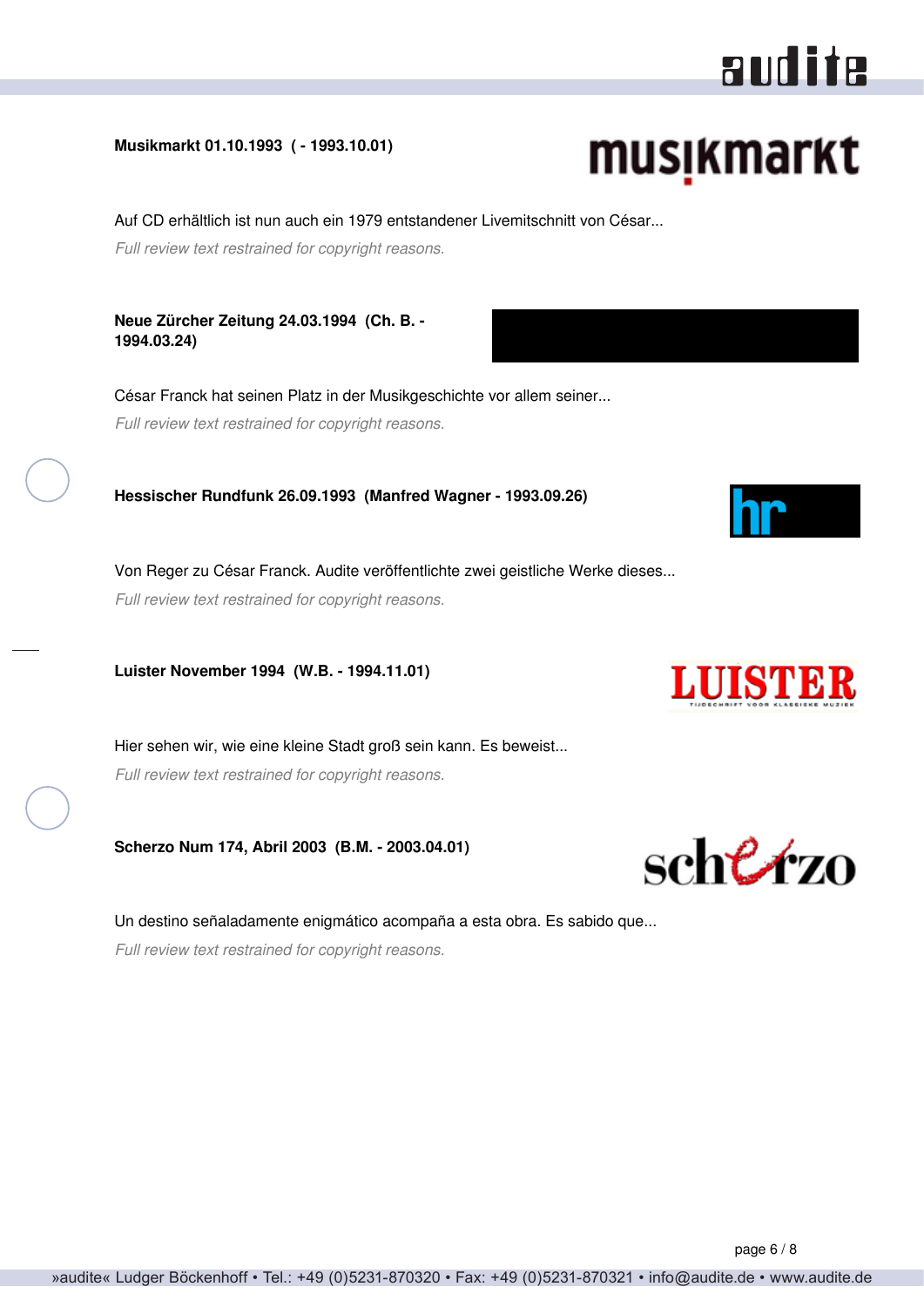#### <span id="page-6-0"></span>**Frankfurter Allgemeine Zeitung 22.03.1994 (Heribert Klein - 1994.03.22)**

**In himmlischen Händen – César Francks "Die Sieben Worte Christi am Kreuz"**

In himmlischen Händen – César Francks "Die Sieben Worte Christi am Kreuz"

*Full review text restrained for copyright reasons.*

#### **Diverdi Magazin n°169 (abril 2008) (Blas Matamoro - 2008.04.01)**

#### **Una recuperación franckiana**

*Audite graba Las siete palabras de Cristo en la cruz de Franck*

Curiosa es, por demás, la historia de esta obra. No aparece registrada en el catálogo de su autor ni fue ejecutada en vida suya. Por otra parte, su inscripción en el campo religioso la sitúa en las primeras épocas de su producción ya que, no obstante pasar sus últimos cuarenta años como maestro de capilla y organista en la parisina iglesia de Santa Clotilde, abandonó el mundo de la composición piadosa.

Se sabe que la tarea de escribir estas Siete palabras de Cristo en la cruz concluyó en 1859 pero sólo se estrenaron en 1977, gracias a que el estudioso Armin Landgraf halló su manuscrito en la biblioteca de la Universidad de Lieja en 1975. La presente versión, primera mundial, fue tomada en vivo en la Santa Cruz de Gmünd, en 1979, y masterizada en 1993. Su aceptación entre el público aficionado propuso una merecida reedición.

Un Franck relativamente joven (37 años) supo montar un complejo dispositivo donde el juego polifónico es esencial y aparece resuelto con extrema habilidad. Sin duda, el ejemplo oratorial de Mendelssohn está presente y colabora para exal• tar el aspecto dramático del asunto: las palabras finales que pronuncia el Dios encarnado, el Verbo hecho carne, mientras agoniza en su martirio. En su torno, el pueblo de Dios se muestra como multitud coral o como anónimos individuos que repiten, para los Tiempos, las memorables y patéticas sílabas del Redentor. Menos personal que otros aparatos comparables del mismo autor, devotos o profanos (Las beatitudes, Redención, Psyché), no dejan de ostentar, sin embargo, la segura y precio sa mano de quien supo suscribir todos ellos.

**CD Compact Num. 169, octubre 2003 (José María Latorre - 2003.10.01)**

A unque la música religiosa de César Franck no ha alcanzado, hasta ahora,...

*Full review text restrained for copyright reasons.*



**RUILLE** 

Franffurter Allgemeine **ZEITUNG FÜR DEUTSCHLAND**